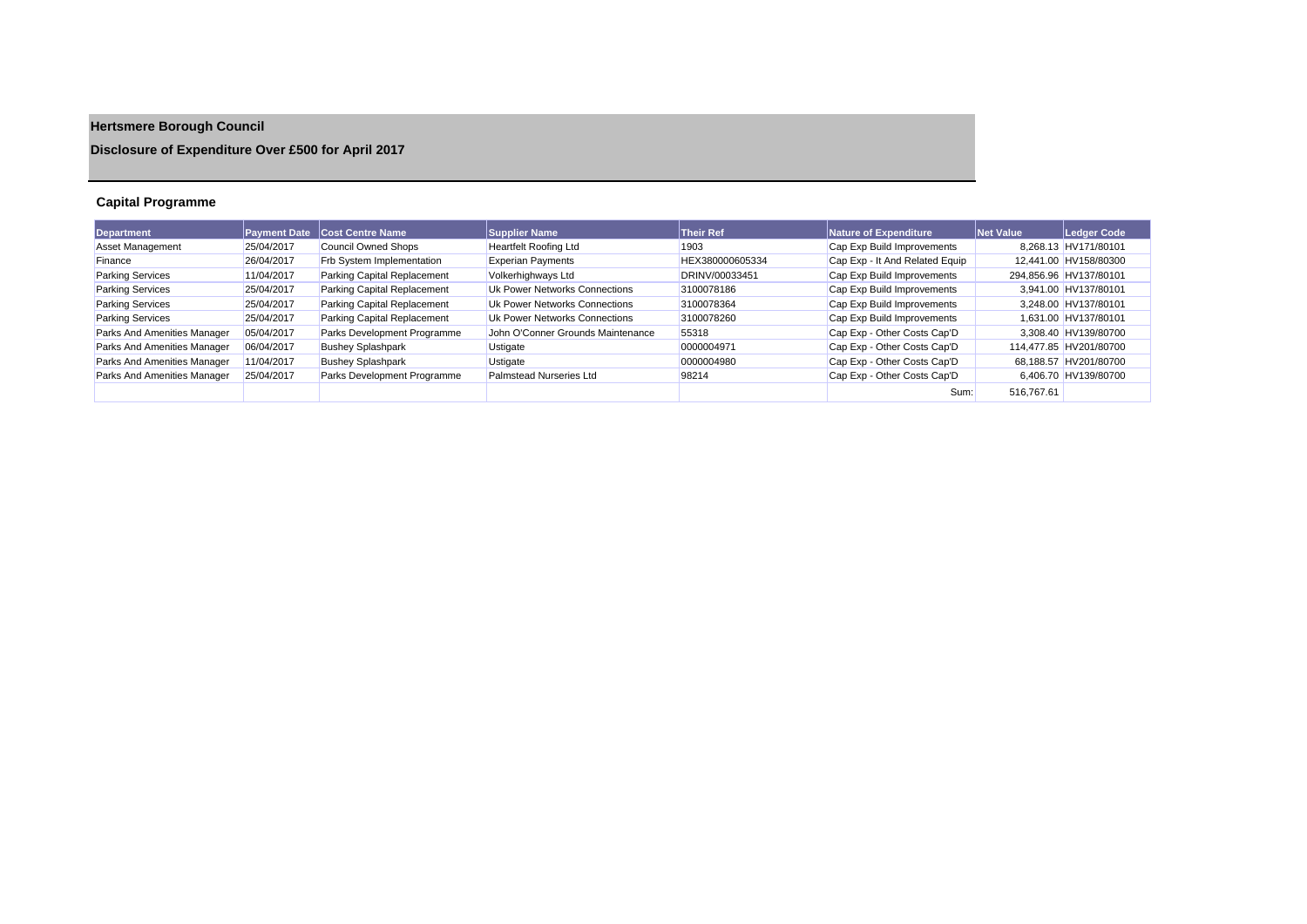# **Hertsmere Borough Council**

# **Disclosure of Expenditure Over £500 for April 2017**

### **Revenue**

| <b>Department</b>               | <b>Payment Date</b> | <b>Cost Centre Name</b>               | <b>Supplier Name</b>                          | <b>Their Ref</b> | <b>Nature of Expenditure</b>   | <b>Net Value</b> | <b>Ledger Code</b>    |
|---------------------------------|---------------------|---------------------------------------|-----------------------------------------------|------------------|--------------------------------|------------------|-----------------------|
| Anti Fraud Unit                 | 25/04/2017          | <b>Shared Anti Fraud Service</b>      | <b>Hertfordshire County Council</b>           | 1802072678       | <b>Other Local Authorities</b> |                  | 18,750.00 HJ830/05101 |
| <b>Asset Management</b>         | 04/04/2017          | Garages                               | <b>Expert Property Group</b>                  | 58894            | <b>Building Repairs</b>        |                  | 782.25 HK110/02001    |
| <b>Asset Management</b>         | 04/04/2017          | Garages                               | <b>Expert Property Group</b>                  | 58941            | <b>Building Repairs</b>        |                  | 782.25 HK110/02001    |
| Asset Management                | 04/04/2017          | <b>Building Maintenance Prog</b>      | <b>Gva Grimley Ltd</b>                        | 2103610          | <b>Building Repairs</b>        |                  | 2,329.17 HD201/02001  |
| <b>Asset Management</b>         | 04/04/2017          | <b>Asset Management</b>               | Hays Specialist Recruitment Limited           | 1007416423       | Salaries - Agency              |                  | 1,194.33 HB270/01004  |
| Asset Management                | 04/04/2017          | Aycliffe/Leeming Rd (Evens)           | <b>Expert Property Group</b>                  | 59037            | <b>Building Repairs</b>        |                  | 13,095.00 HG531/02001 |
| <b>Asset Management</b>         | 04/04/2017          | Garages                               | <b>Expert Property Group</b>                  | 59062            | <b>Building Repairs</b>        |                  | 1,072.47 HK110/02001  |
| Asset Management                | 04/04/2017          | Garages                               | <b>Expert Property Group</b>                  | 59084            | <b>Building Repairs</b>        |                  | 1,120.00 HK110/02001  |
| <b>Asset Management</b>         | 04/04/2017          | Properties Let To Housing             | <b>Expert Property Group</b>                  | 59067            | <b>Building Repairs</b>        |                  | 1,595.00 HK158/02001  |
| <b>Asset Management</b>         | 04/04/2017          | Properties Let To Housing             | <b>Expert Property Group</b>                  | 59068            | <b>Building Repairs</b>        |                  | 1,923.31 HK158/02001  |
| Asset Management                | 05/04/2017          | <b>Civic Offices</b>                  | P & R Installation Co Ltd                     | <b>INV258717</b> | <b>Building Repairs</b>        |                  | 6,055.51 HN700/02001  |
| <b>Asset Management</b>         | 05/04/2017          | <b>Civic Offices</b>                  | <b>Blake Contractors Limited</b>              | 56651            | <b>Building Repairs</b>        |                  | 19,503.00 HN700/02001 |
| <b>Asset Management</b>         | 05/04/2017          | <b>Civic Offices</b>                  | Eco Control Systems Limited                   | 7901             | <b>General Repairs</b>         |                  | 500.00 HN700/02009    |
| <b>Asset Management</b>         | 06/04/2017          | <b>Elstreestudios Special Project</b> | Media Business Insight Ltd                    | BRO000370        | Advertising                    |                  | 2,993.00 HD701/04901  |
| <b>Asset Management</b>         | 19/04/2017          | <b>Asset Management</b>               | Hays Specialist Recruitment Limited           | 1007437459       | Salaries - Agency              |                  | 1,755.06 HB270/01004  |
| <b>Asset Management</b>         | 19/04/2017          | <b>Asset Management</b>               | Macdonald & Company                           | 73116            | Salaries - Agency              |                  | 1.942.24 HB270/01004  |
| <b>Asset Management</b>         | 19/04/2017          | <b>Asset Management</b>               | Macdonald & Company                           | 72975            | Salaries - Agency              |                  | 1,808.94 HB270/01004  |
| <b>Asset Management</b>         | 19/04/2017          | <b>Building Maintenance Prog</b>      | Wilks Head & Eve Llp                          | 45252            | <b>Building Repairs</b>        |                  | 24,000.00 HD201/02001 |
| <b>Asset Management</b>         | 19/04/2017          | Garages                               | <b>Expert Property Group</b>                  | 59093            | <b>Building Repairs</b>        |                  | 580.00 HK110/02001    |
| <b>Asset Management</b>         | 19/04/2017          | <b>Building Maintenance Prog</b>      | <b>Bright A Blind Limited</b>                 | 177749           | <b>Building Repairs</b>        |                  | 1,197.75 HD201/02001  |
| Asset Management                | 19/04/2017          | Aycliffe/Leeming Rd (Evens)           | <b>Expert Property Group</b>                  | 59164            | <b>Building Repairs</b>        |                  | 514.83 HG531/02001    |
| <b>Asset Management</b>         | 19/04/2017          | <b>Balmoral Drive Depot</b>           | <b>Cleantec Services Ltd</b>                  | 41988            | <b>Building Repairs</b>        |                  | 595.00 HG525/02001    |
| <b>Asset Management</b>         | 19/04/2017          | <b>Commercial Properties</b>          | <b>Cleantec Services Ltd</b>                  | 41989            | <b>Building Repairs</b>        |                  | 595.00 HG521/02001    |
| Asset Management                | 19/04/2017          | <b>Civic Offices</b>                  | <b>Total Gas &amp; Power Limited</b>          | 147523447/17     | Gas                            |                  | 1,426.28 HN700/02101  |
| <b>Asset Management</b>         | 19/04/2017          | <b>Civic Offices</b>                  | <b>Cleantec Services Ltd</b>                  | 41904            | <b>Building Repairs</b>        |                  | 1,221.00 HN700/02001  |
| <b>Asset Management</b>         | 19/04/2017          | <b>Asset Management</b>               | The Oyster Partnership Ltd                    | 1014116          | Salaries - Agency              |                  | 1,912.00 HB270/01004  |
| <b>Asset Management</b>         | 19/04/2017          | <b>Asset Management</b>               | The Oyster Partnership Ltd                    | 1014444          | Salaries - Agency              |                  | 2,201.25 HB270/01004  |
| <b>Asset Management</b>         | 19/04/2017          | Asset Management                      | The Oyster Partnership Ltd                    | 1014712          | Salaries - Agency              |                  | 2.175.50 HB270/01004  |
| Asset Management                | 19/04/2017          | <b>Civic Offices</b>                  | Castle Water Limited                          | 00124270         | <b>Water Rates</b>             |                  | 2.974.44 HN700/02104  |
| <b>Asset Management</b>         | 25/04/2017          | <b>Civic Offices</b>                  | Npower Ltd                                    | LGU3P6VH         | Electricity                    |                  | 8,897.18 HN700/02102  |
| Asset Management                | 25/04/2017          | Aycliffe/Leeming Rd (Odds)            | <b>Hollywell Building Services Limited</b>    | 10618            | <b>Building Repairs</b>        |                  | 1,298.75 HG540/02001  |
| <b>Benefits</b>                 | 27/04/2017          | <b>Benefits Administration</b>        | Hm Courts And Tribunal Service(Accounts Only) | 910792           | Legal Fees - External          |                  | 4,479.00 HB630/04415  |
| <b>Benefits</b>                 | 04/04/2017          | <b>Benefits</b>                       | Morgan Hunt Uk Limited                        | 969333           | Salaries - Agency              |                  | 1,174.50 HN170/01004  |
| <b>Benefits</b>                 | 04/04/2017          | <b>Benefits</b>                       | Badenoch & Clark                              | CJ1075/00        | Salaries - Agency              |                  | 1,045.20 HN170/01004  |
| <b>Benefits</b>                 | 05/04/2017          | <b>Benefits</b>                       | Civica                                        | C/BN152136       | Software Licences              |                  | 1,673.00 HN170/04555  |
| <b>Benefits</b>                 | 05/04/2017          | <b>Benefits</b>                       | Civica Uk Limited                             | M/RB043250       | Software Licences              |                  | 518.65 HN170/04555    |
| <b>Benefits</b>                 | 06/04/2017          | <b>Benefits</b>                       | Morgan Hunt Uk Limited                        | 970792           | Salaries - Agency              |                  | 1,188.00 HN170/01004  |
| <b>Benefits</b>                 | 13/04/2017          | <b>Benefits</b>                       | Morgan Hunt Uk Limited                        | 971870           | Salaries - Agency              |                  | 1,127.25 HN170/01004  |
| <b>Benefits</b>                 | 25/04/2017          | <b>Benefits</b>                       | Morgan Hunt Uk Limited                        | 972931           | Salaries - Agency              |                  | 978.75 HN170/01004    |
| <b>Corporate Communications</b> | 05/04/2017          | Corporate Communications              | Morgard Court T/A Gardeners                   | 139138           | Advertising                    |                  | 7,015.00 HB250/04901  |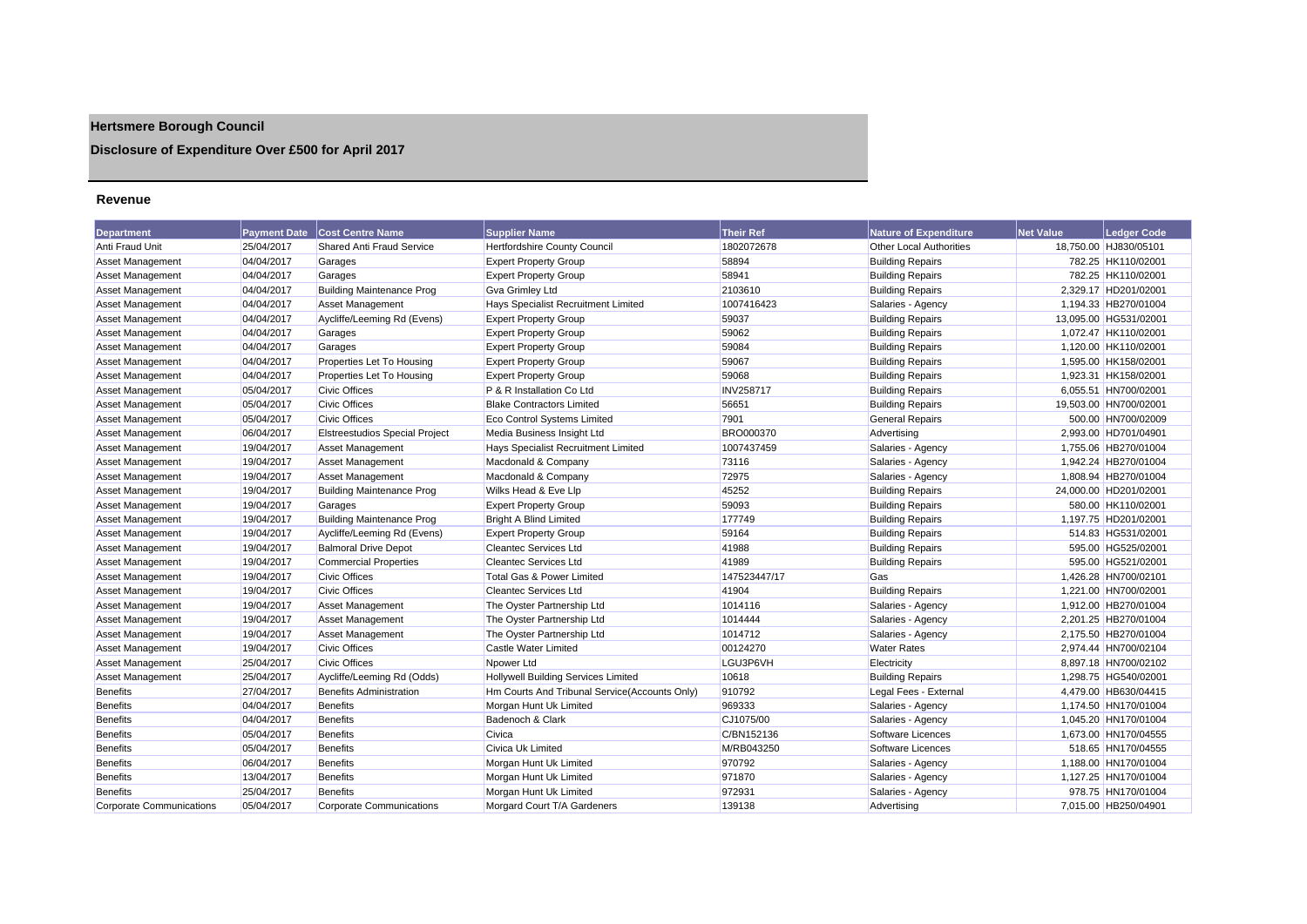| Corporate Management            | 04/04/2017 | Corporate Management                | <b>Allpay Ltd</b>                          | 0000467375HBCB       | <b>Bank Charges</b>            | 835.81 HB220/04404    |
|---------------------------------|------------|-------------------------------------|--------------------------------------------|----------------------|--------------------------------|-----------------------|
| Corporate Management            | 12/04/2017 | Corporate Management                | <b>Barclays Bank</b>                       | 39579124             | <b>Bank Charges</b>            | 3,796.68 HB220/04404  |
| <b>Corporate Support</b>        | 05/04/2017 | Park App                            | Hertfordshire County Council               | 1802058848           | Miscellaneous Expenses         | 800.00 HE854/04940    |
| Corporate Support               | 04/04/2017 | Pcso                                | Hertfordshire Constabulary                 | OP/1028012           | Subs/Contributions             | 32,000.00 HE330/04706 |
| <b>Corporate Support</b>        | 06/04/2017 | Ward Improvement Scheme             | The Friends Of St Teresa'S School          | GRANT                | Ward Improve Initiative Scheme | 500.00 HD111/04930    |
| Corporate Support               | 06/04/2017 | <b>Community Safety</b>             | Unimenta Ltd                               | 172                  | Miscellaneous Expenses         | 1,413.35 HE500/04940  |
| <b>Corporate Support</b>        | 10/04/2017 | Assistance To Vol Organisation      | Sahwr                                      | $03 - 17$            | Core Funding                   | 7,400.00 HD110/04709  |
| Corporate Support               | 10/04/2017 | Assistance To Vol Organisation      | Sixty Plus (Potters Bar & South Mimms)     | 1421                 | Core Funding                   | 5,000.00 HD110/04709  |
| <b>Corporate Support</b>        | 10/04/2017 | Assistance To Vol Organisation      | <b>Community Action Hertsmere</b>          | 1996                 | Core Funding                   | 20,000.00 HD110/04709 |
| Corporate Support               | 11/04/2017 | <b>Community Safety Partnership</b> | V-Bandz Ltd                                | 12019                | Equip + Furn Funded By Rev     | 779.60 HE300/04001    |
| <b>Corporate Support</b>        | 13/04/2017 | <b>Community Safety Partnership</b> | Hertfordshire Cctv Partnerships Ltd        | 4100000302           | Miscellaneous Expenses         | 2,830.00 HE300/04940  |
| Corporate Support               | 13/04/2017 | Assistance To Vol Organisation      | Elstree & Borehamwood Museum               | 170410               | Core Funding                   | 10,500.00 HD110/04709 |
| <b>Corporate Support</b>        | 25/04/2017 | Cctv                                | <b>British Telecom Redcare</b>             | 20024963             | Telephones- Bt Calls           | 17,120.97 HE400/04503 |
| <b>Customer Services</b>        | 04/04/2017 | <b>Civic Office Keepers</b>         | Proforce 1 Security Ltd                    | PF1384               | <b>Contractors Payments</b>    | 3,021.83 HO300/05601  |
| <b>Democratic Services Unit</b> | 06/04/2017 | <b>Legal Business Unit</b>          | Hertfordshire Supplies/ T/A Herts Fullstop | H011705333           | Equip + Furn Funded By Rev     | 525.22 HN300/04001    |
| Democratic Services Unit        | 06/04/2017 | <b>Legal Business Unit</b>          | Brook Street (Uk) Ltd                      | 30319415             | Salaries - Agency              | 609.12 HN300/01004    |
| Democratic Services Unit        | 06/04/2017 | <b>Legal Business Unit</b>          | Venn Group Limited                         | 3282425              | Salaries - Agency              | 836.70 HN300/01004    |
| Democratic Services Unit        | 06/04/2017 | <b>Legal Business Unit</b>          | Hertfordshire County Council               | 1802058535           | Salaries - Agency              | 6,684.00 HN300/01004  |
| Democratic Services Unit        | 13/04/2017 | <b>Legal Business Unit</b>          | Venn Group Limited                         | 3287538              | Salaries - Agency              | 627.53 HN300/01004    |
| Democratic Services Unit        | 13/04/2017 | <b>Legal Business Unit</b>          | Venn Group Limited                         | 3284700              | Salaries - Agency              | 1,031.93 HN300/01004  |
| Democratic Services Unit        | 13/04/2017 | <b>Legal Business Unit</b>          | Sellick Partnership                        | <b>INV188029</b>     | Salaries - Agency              | 617.80 HN300/01004    |
| <b>Democratic Services Unit</b> | 13/04/2017 | <b>Legal Business Unit</b>          | Brook Street (Uk) Ltd                      | 30332607             | Salaries - Agency              | 609.12 HN300/01004    |
| Democratic Services Unit        | 13/04/2017 | <b>Legal Business Unit</b>          | Brook Street (Uk) Ltd                      | 30344348             | Salaries - Agency              | 609.12 HN300/01004    |
| <b>Democratic Services Unit</b> | 25/04/2017 | <b>Democratic Services</b>          | Modern Mindset Ltd                         | 2017111              | Software Licences              | 9,210.00 HN310/04555  |
| Democratic Services Unit        | 25/04/2017 | Members (Cost Of Democracy)         | <b>Local Government Association</b>        | 40152801             | Conference Exps - Officers     | 545.00 HB141/04608    |
| <b>Development Control</b>      | 04/04/2017 | Development Management              | Randstad Cpe Limited                       | PINF1012190          | Salaries - Agency              | 1.209.00 HG200/01004  |
| Development Control             | 04/04/2017 | Development Management              | Randstad Cpe Limited                       | PINF1011286          | Salaries - Agency              | 992.00 HG200/01004    |
| <b>Development Control</b>      | 04/04/2017 | Development Management              | Randstad Cpe Limited                       | PINF1012250          | Salaries - Agency              | 680.80 HG200/01004    |
| <b>Development Control</b>      | 06/04/2017 | Development Management              | Randstad Cpe Limited                       | PINF1019827          | Salaries - Agency              | 684.60 HG200/01004    |
| <b>Development Control</b>      | 06/04/2017 | Development Management              | Randstad Cpe Limited                       | PINF1020152          | Salaries - Agency              | 1,209.00 HG200/01004  |
| <b>Development Control</b>      | 06/04/2017 | Development Management              | Randstad Cpe Limited                       | PINF1015862          | Salaries - Agency              | 635.00 HG200/01004    |
| <b>Development Control</b>      | 06/04/2017 | Development Management              | Randstad Cpe Limited                       | <b>PINF975817</b>    | Salaries - Agency              | 590.00 HG200/01004    |
| <b>Development Control</b>      | 13/04/2017 | Development Management              | Randstad Cpe Limited                       | PINF1024200          | Salaries - Agency              | 1,162.50 HG200/01004  |
| Development Control             | 13/04/2017 | Development Management              | Giles Atkinson                             | 144786/3             | Legal Fees - External          | 1.575.00 HG200/04415  |
| <b>Development Control</b>      | 25/04/2017 | Development Management              | Randstad Cpe Limited                       | PINF1030439          | Salaries - Agency              | 1,193.50 HG200/01004  |
| <b>Development Control</b>      | 25/04/2017 | Development Management              | Randstad Cpe Limited                       | PINF1030744          | Salaries - Agency              | 992.00 HG200/01004    |
| <b>Drainage Services</b>        | 05/04/2017 | <b>Drainage Consultancy</b>         | Andrew Sykes Hire Ltd                      | 9230141372/230       | <b>Contractors Payments</b>    | 644.40 HE640/05601    |
| <b>Drainage Services</b>        | 11/04/2017 | <b>Engineering Services Unit</b>    | <b>Go Plant Ltd</b>                        | 0000673564           | Vehicle Maintenance + Repairs  | 1,106.52 HE620/03001  |
| <b>Drainage Services</b>        | 11/04/2017 | <b>Drainage Consultancy</b>         | Harrington Brothers Contractors Ltd        | <b>INV-1577</b>      | <b>Contractors Payments</b>    | 744.00 HE640/05601    |
| <b>Drainage Services</b>        | 11/04/2017 | <b>Drainage Consultancy</b>         | Luton Borough Council                      | 0002750965           | <b>Contractors Payments</b>    | 17,304.85 HE640/05601 |
| Elections                       | 13/04/2017 | <b>Electoral Registration Costs</b> | <b>Electoral Reform Services</b>           | ERS1700452           | Printing                       | 1,548.37 HB810/04311  |
| Elections                       | 13/04/2017 | <b>Herts C.C. Election</b>          | Shaw & Sons Ltd                            | 0000247057           | <b>Polling Stations</b>        | 1,133.66 HB806/02203  |
| Elections                       | 13/04/2017 | <b>Electoral Registration Costs</b> | <b>Electoral Reform Services</b>           | ERS1700508           | Poll Card Printing             | 2,537.67 HB810/04315  |
| Elections                       | 25/04/2017 | <b>Parliamentary Election</b>       | Royal Mail                                 | 9054249892           | Postal Votes Expenses          | 5,952.64 HB800/04627  |
| <b>Environmental Health</b>     | 04/04/2017 | <b>Contaminated Land</b>            | Mcdonalds Restaurants Ltd                  | R0001260682          | Miscellaneous Expenses         | 1.000.00 HE862/04940  |
| <b>Environmental Health</b>     | 04/04/2017 | <b>Community Toilet Scheme</b>      | <b>Wellington Public House</b>             | 2157                 | Miscellaneous Expenses         | 700.00 HE882/04940    |
| <b>Environmental Health</b>     | 04/04/2017 | <b>Community Toilet Scheme</b>      | <b>Three Crowns</b>                        | 0025                 | Miscellaneous Expenses         | 900.00 HE882/04940    |
| <b>Environmental Health</b>     | 04/04/2017 | <b>Community Toilet Scheme</b>      | Stonegate Pub Company                      | <b>SISTD 76 4752</b> | <b>Miscellaneous Expenses</b>  | 1,000.00 HE882/04940  |
| <b>Environmental Health</b>     | 04/04/2017 | <b>Community Toilet Scheme</b>      | The Radlett Centre                         | 6115                 | Miscellaneous Expenses         | 1,000.00 HE882/04940  |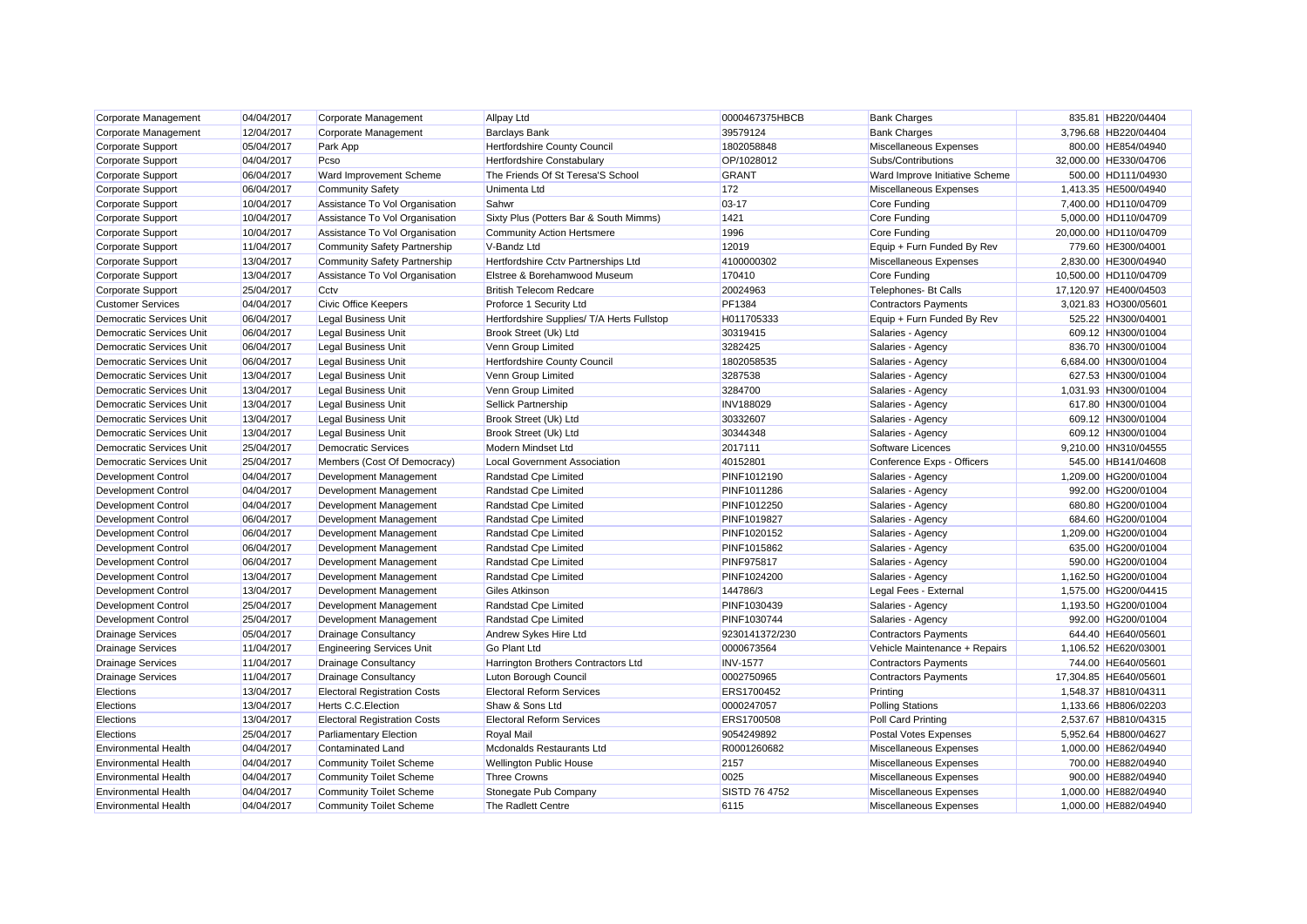| <b>Environmental Health</b>  | 04/04/2017 | <b>Community Toilet Scheme</b> | Shenley Parish Council                     | 290317CTS     | Miscellaneous Expenses      | 900.00 HE882/04940    |
|------------------------------|------------|--------------------------------|--------------------------------------------|---------------|-----------------------------|-----------------------|
| <b>Environmental Health</b>  | 04/04/2017 | <b>Environmental Health</b>    | Brook Street (Uk) Ltd                      | 30332604      | Salaries - Agency           | 527.79 HF700/01004    |
| <b>Environmental Health</b>  | 04/04/2017 | <b>Environmental Health</b>    | Brook Street (Uk) Ltd                      | 30332605      | Salaries - Agency           | 563.94 HF700/01004    |
| <b>Environmental Health</b>  | 04/04/2017 | <b>Environmental Health</b>    | Spring Technology Staffing Services (Stss) | CH0701/00     | Salaries - Agency           | 586.30 HF700/01004    |
| <b>Environmental Health</b>  | 04/04/2017 | <b>Community Toilet Scheme</b> | Gozde Limited T/A Fiesta Cafe              | 1004          | Miscellaneous Expenses      | 900.00 HE882/04940    |
| <b>Environmental Health</b>  | 06/04/2017 | <b>Environmental Health</b>    | Manpower Uk Ltd                            | 8146170       | Salaries - Agency           | 560.24 HF700/01004    |
| <b>Environmental Health</b>  | 06/04/2017 | <b>Environmental Health</b>    | Manpower Uk Ltd                            | 8146171       | Salaries - Agency           | 924.21 HF700/01004    |
| <b>Environmental Health</b>  | 10/04/2017 | Vehicle Licencing              | Disclosure & Barring Services              | A53066        | Fees                        | 704.00 HE800/04414    |
| <b>Environmental Health</b>  | 13/04/2017 | <b>Environmental Health</b>    | Spring Technology Staffing Services (Stss) | CJ3417/00     | Salaries - Agency           | 587.30 HF700/01004    |
| <b>Environmental Health</b>  | 13/04/2017 | <b>Environmental Health</b>    | Spring Technology Staffing Services (Stss) | CK5656/00     | Salaries - Agency           | 692.50 HF700/01004    |
| <b>Environmental Health</b>  | 13/04/2017 | <b>Community Toilet Scheme</b> | <b>Community Action Hertsmere</b>          | 1997          | Miscellaneous Expenses      | 800.00 HE882/04940    |
| <b>Environmental Health</b>  | 13/04/2017 | <b>Environmental Health</b>    | Brook Street (Uk) Ltd                      | 30344346      | Salaries - Agency           | 538.63 HF700/01004    |
| <b>Environmental Health</b>  | 13/04/2017 | <b>Environmental Health</b>    | Brook Street (Uk) Ltd                      | 30344345      | Salaries - Agency           | 545.86 HF700/01004    |
| <b>Environmental Health</b>  | 13/04/2017 | <b>Environmental Health</b>    | Spring Technology Staffing Services (Stss) | CJ1973/00     | Salaries - Agency           | 727.37 HF700/01004    |
| <b>Environmental Health</b>  | 18/04/2017 | <b>Community Toilet Scheme</b> | Nero Holdings Ltd                          | 1014009694    | Miscellaneous Expenses      | 800.00 HE882/04940    |
| <b>Environmental Health</b>  | 18/04/2017 | <b>Community Toilet Scheme</b> | Nero Holdings Ltd                          | 101400963     | Miscellaneous Expenses      | 1,000.00 HE882/04940  |
| <b>Environmental Health</b>  | 25/04/2017 | <b>Community Toilet Scheme</b> | J D Wetherspoon Plc                        | JDW7434INV    | Miscellaneous Expenses      | 1,000.00 HE882/04940  |
| <b>Environmental Health</b>  | 25/04/2017 | <b>Community Toilet Scheme</b> | J D Wetherspoon Plc                        | JDW7433INV    | Miscellaneous Expenses      | 1,000.00 HE882/04940  |
| <b>Environmental Health</b>  | 25/04/2017 | <b>Contaminated Land</b>       | Stm Environmental Consultants Ltd          | 1065          | <b>Contractors Payments</b> | 1,276.29 HE862/05601  |
| <b>Executive Directors</b>   | 25/04/2017 | <b>Executive Directors</b>     | Local Government Association               | 40152801      | Conference Exps - Officers  | 545.00 HN400/04608    |
| Finance                      | 04/04/2017 | Accountancy + Financial Servs  | Randstad Employment Bureau Ltd             | 6596113       | Salaries - Agency           | 1,290.34 HN100/01004  |
| Finance                      | 11/04/2017 | Accountancy + Financial Servs  | <b>Bdo Lip</b>                             | 1606236       | Subs/Contributions          | 2,519.80 HN100/04706  |
| Finance                      | 10/04/2017 | Accountancy + Financial Servs  | Randstad Employment Bureau Ltd             | 6598691       | Salaries - Agency           | 1,316.32 HN100/01004  |
| Finance                      | 18/04/2017 | Accountancy + Financial Servs  | Randstad Employment Bureau Ltd             | 6600267       | Salaries - Agency           | 1,342.30 HN100/01004  |
| Finance                      | 25/04/2017 | Accountancy + Financial Servs  | Civica Uk Limited                          | C/PY152731    | Software Licences           | 56,750.00 HN100/04555 |
| Finance                      | 25/04/2017 | Accountancy + Financial Servs  | Randstad Employment Bureau Ltd             | 6601774       | Salaries - Agency           | 1,151.78 HN100/01004  |
| <b>General Expenses</b>      | 05/04/2017 | <b>General Expenses</b>        | <b>Hfx Limited</b>                         | 26352         | <b>Security Services</b>    | 1,700.00 HB100/04440  |
| <b>General Expenses</b>      | 06/04/2017 | <b>General Expenses</b>        | Firstcare                                  | 6611          | Medical                     | 833.33 HB100/01414    |
| <b>General Expenses</b>      | 06/04/2017 | <b>General Expenses</b>        | <b>Lavat Consulting Limited</b>            | 104395        | Miscellaneous Expenses      | 2,175.60 HB100/04940  |
| <b>General Expenses</b>      | 10/04/2017 | <b>General Expenses</b>        | <b>Local Government Association</b>        | 40152455      | Subscriptions - Other       | 9,951.24 HB100/04707  |
| <b>General Expenses</b>      | 12/04/2017 | <b>General Expenses</b>        | <b>Bt Payment Services Ltd</b>             | 0790207063    | Miscellaneous Expenses      | 837.36 HB100/04940    |
| <b>General Expenses</b>      | 11/04/2017 | <b>General Expenses</b>        | <b>Zurich Municipal</b>                    | 16708         | Insurance Misc              | 3,440.00 HB100/04910  |
| <b>Highway Related Items</b> | 05/04/2017 | <b>Street Name Plates</b>      | Auckland Manufacturing Ltd T/A Pgm Signs   | 16167         | <b>Contractors Payments</b> | 1,007.40 HH700/05601  |
| Housing                      | 04/04/2017 | <b>Housing Services</b>        | Hays Specialist Recruitment Limited        | 1007395245    | Salaries - Agency           | 983.93 HJ100/01004    |
| Housing                      | 04/04/2017 | <b>Housing Services</b>        | Prentis                                    | 00028907      | Salaries - Agency           | 517.60 HJ100/01004    |
| Housing                      | 19/04/2017 | Homelessness                   | Shiraz Jivraj                              | 1095          | Bed + Breakfast             | 6,975.00 HJ700/04725  |
| Housing                      | 19/04/2017 | Homelessness                   | Lustreplace Limited                        | 33            | Bed + Breakfast             | 1,395.00 HJ700/04725  |
| Housing                      | 19/04/2017 | Homelessness                   | <b>Lustreplace Limited</b>                 | 34            | Bed + Breakfast             | 1,860.00 HJ700/04725  |
| Housing                      | 19/04/2017 | Homelessness                   | <b>Lustreplace Limited</b>                 | 35            | Bed + Breakfast             | 1,240.00 HJ700/04725  |
| Housing                      | 19/04/2017 | Homelessness                   | Lustreplace Limited                        | 36            | Bed + Breakfast             | 720.00 HJ700/04725    |
| Housing                      | 19/04/2017 | Homelessness                   | Lustreplace Limited                        | 37            | Bed + Breakfast             | 540.00 HJ700/04725    |
| Housing                      | 19/04/2017 | Homelessness                   | Assetgrove Lettings Ltd                    | 69963         | Bed + Breakfast             | 1,395.00 HJ700/04725  |
| Housing                      | 19/04/2017 | Homelessness                   | Assetgrove Lettings Ltd                    | 69964         | Bed + Breakfast             | 930.00 HJ700/04725    |
| Housing                      | 19/04/2017 | Homelessness                   | Assetgrove Lettings Ltd                    | 69965         | Bed + Breakfast             | 1,705.00 HJ700/04725  |
| Housing                      | 19/04/2017 | Homelessness                   | Assetgrove Lettings Ltd                    | 69967         | Bed + Breakfast             | 1,550.00 HJ700/04725  |
| Housing                      | 19/04/2017 | Homelessness                   | Assetgrove Lettings Ltd                    | 69966         | Bed + Breakfast             | 1,550.00 HJ700/04725  |
| Housing                      | 04/04/2017 | <b>Housing Services</b>        | Hays Specialist Recruitment Limited        | 1007428708    | Salaries - Agency           | 973.08 HJ100/01004    |
| Housing                      | 19/04/2017 | <b>Homelessness</b>            | Parse Security Systems                     | 202           | Bed + Breakfast             | 7,130.00 HJ700/04725  |
| Housing                      | 19/04/2017 | <b>Homelessness</b>            | <b>Stef And Philips</b>                    | <b>HBC239</b> | Bed + Breakfast             | 770.00 HJ700/04725    |
|                              |            |                                |                                            |               |                             |                       |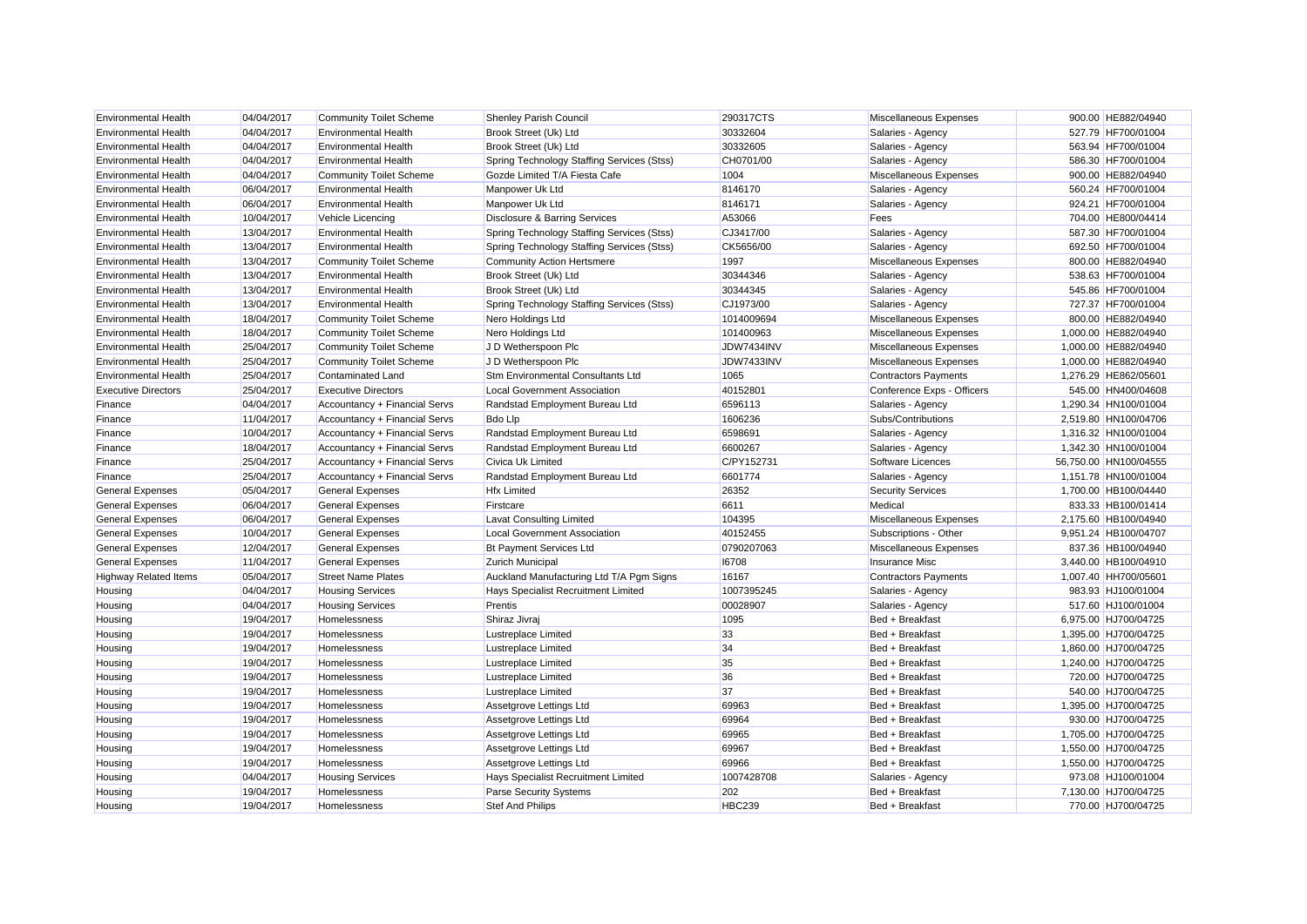| Housing                          | 19/04/2017 | Homelessness                        | Stef And Philips                             | <b>HBC243</b>          | Bed + Breakfast                | 6,510.00 HJ700/04725  |
|----------------------------------|------------|-------------------------------------|----------------------------------------------|------------------------|--------------------------------|-----------------------|
| Housing                          | 19/04/2017 | Homelessness                        | Stef And Philips                             | <b>HBC247</b>          | Bed + Breakfast                | 4,165.00 HJ700/04725  |
| Housing                          | 19/04/2017 | Homelessness                        | <b>Stef And Philips</b>                      | <b>HBC240</b>          | Bed + Breakfast                | 1,085.00 HJ700/04725  |
| Housing                          | 19/04/2017 | Homelessness                        | <b>Stef And Philips</b>                      | <b>HBC248</b>          | Bed + Breakfast                | 6,510.00 HJ700/04725  |
| Housing                          | 19/04/2017 | Homelessness                        | <b>Stef And Philips</b>                      | <b>HBC241</b>          | Bed + Breakfast                | 1,550.00 HJ700/04725  |
| Housing                          | 19/04/2017 | Homelessness                        | Stef And Philips                             | <b>HBC245</b>          | Bed + Breakfast                | 9,455.00 HJ700/04725  |
| Housing                          | 19/04/2017 | Homelessness                        | <b>Stef And Philips</b>                      | <b>HBC249</b>          | Bed + Breakfast                | 6,510.00 HJ700/04725  |
| Housing                          | 19/04/2017 | Homelessness                        | Stef And Philips                             | <b>HBC242</b>          | Bed + Breakfast                | 1,120.00 HJ700/04725  |
| Housing                          | 19/04/2017 | Homelessness                        | <b>Stef And Philips</b>                      | <b>HBC246</b>          | Bed + Breakfast                | 2,170.00 HJ700/04725  |
| Housing                          | 19/04/2017 | Homelessness                        | Stef And Philips                             | <b>HBC250</b>          | Bed + Breakfast                | 3,255.00 HJ700/04725  |
| Housing                          | 19/04/2017 | Homelessness                        | <b>Stef And Philips</b>                      | <b>HBC251</b>          | Bed + Breakfast                | 1,085.00 HJ700/04725  |
| Housing                          | 19/04/2017 | Homelessness                        | Stef And Philips                             | <b>HBC252</b>          | Bed + Breakfast                | 2,135.00 HJ700/04725  |
| Housing                          | 19/04/2017 | Homelessness                        | Uk Room (London) Ltd                         | MAR001-HERTS           | Bed + Breakfast                | 22,780.00 HJ700/04725 |
| Housing                          | 19/04/2017 | Homelessness                        | <b>Emergency Accommodation Ltd</b>           | 3/7942                 | Bed + Breakfast                | 1,426.00 HJ700/04725  |
| Housing                          | 19/04/2017 | Homelessness                        | Altwood Housing                              | 2824/1                 | Bed + Breakfast                | 1,116.00 HJ700/04725  |
| Housing                          | 19/04/2017 | Homelessness                        | <b>Emergency Accommodation Ltd</b>           | 3/7943                 | Bed + Breakfast                | 1.116.00 HJ700/04725  |
| Housing                          | 19/04/2017 | Homelessness                        | <b>Emergency Accommodation Ltd</b>           | 3/7944                 | Bed + Breakfast                | 1,426.00 HJ700/04725  |
| Housing                          | 19/04/2017 | Homelessness                        | <b>Emergency Accommodation Ltd</b>           | 3/7945                 | Bed + Breakfast                | 1,426.00 HJ700/04725  |
| Housing                          | 19/04/2017 | Homelessness                        | <b>Emergency Accommodation Ltd</b>           | 3/7946                 | Bed + Breakfast                | 1,426.00 HJ700/04725  |
| Housing                          | 19/04/2017 | Homelessness                        | <b>Emergency Accommodation Ltd</b>           | 3/7947                 | Bed + Breakfast                | 1,426.00 HJ700/04725  |
| Housing                          | 19/04/2017 | Homelessness                        | Emergency Accommodation Ltd                  | 3/7976                 | Bed + Breakfast                | 1,705.00 HJ700/04725  |
| Housing                          | 19/04/2017 | Homelessness                        | <b>Emergency Accommodation Ltd</b>           | 3/7990                 | Bed + Breakfast                | 1,426.00 HJ700/04725  |
| Housing                          | 19/04/2017 | Homelessness                        | <b>Emergency Accommodation Ltd</b>           | 3/7992                 | Bed + Breakfast                | 1,012.00 HJ700/04725  |
| Housing                          | 19/04/2017 | <b>Homelessness</b>                 | <b>Emergency Accommodation Ltd</b>           | 3/8003                 | Bed + Breakfast                | 1,643.00 HJ700/04725  |
| Housing                          | 05/04/2017 | <b>Housing Services</b>             | Posturite Ltd                                | INV0434011             | Equip + Furn Funded By Rev     | 602.70 HJ100/04001    |
| Housing                          | 11/04/2017 | <b>Housing Services</b>             | Prentis                                      | 00028972               | Salaries - Agency              | 905.80 HJ100/01004    |
| Housing                          | 11/04/2017 | <b>Prevention Initiatiives</b>      | Colin Dean Residential Ltd                   | <b>DEAMER + WILSON</b> | <b>Rent Schemes</b>            | 2,495.00 HJ720/04726  |
| Housing                          | 18/04/2017 | <b>Housing Services</b>             | Hays Specialist Recruitment Limited          | 1007437796             | Salaries - Agency              | 793.53 HJ100/01004    |
| Housing                          | 13/04/2017 | Homelessness                        | <b>Cornerstone Barristers</b>                | INVCP25                | Bed + Breakfast                | 750.00 HJ700/04725    |
| Housing                          | 18/04/2017 | <b>Housing Services</b>             | Prentis                                      | 00029044               | Salaries - Agency              | 938.15 HJ100/01004    |
| Housing                          | 25/04/2017 | <b>Housing Services</b>             | Hays Specialist Recruitment Limited          | 1007468480             | Salaries - Agency              | 985.82 HJ100/01004    |
| <b>Human Resources</b>           | 04/04/2017 | <b>Human Resources</b>              | Hertfordshire County Council                 | 1802058849             | Salaries - Agency              | 13,392.00 HN500/01001 |
| Human Resources                  | 13/04/2017 | <b>Strategic Training</b>           | Emb Excellence Ltd                           | 0000013689             | <b>Training External</b>       | 6,533.10 HB210/01403  |
| <b>Information Services Unit</b> | 05/04/2017 | <b>Information Digital Services</b> | Thinkwhere Limited (Formally Forthvalleygis) | 2233                   | <b>Consultants Fees</b>        | 7,500.00 HN200/05600  |
| <b>Information Services Unit</b> | 05/04/2017 | <b>Information Digital Services</b> | <b>Fredo Internet Services</b>               | 1868                   | It Maintenance - Hardware      | 550.00 HN200/04560    |
| <b>Information Services Unit</b> | 25/04/2017 | <b>Information Digital Services</b> | Satisnet                                     | 12442                  | Internet + It Security         | 2.506.50 HN200/04538  |
| <b>Information Services Unit</b> | 11/04/2017 | <b>Information Digital Services</b> | <b>Fredo Internet Services</b>               | 1869                   | Internet + It Security         | 1,625.00 HN200/04538  |
| <b>Information Services Unit</b> | 11/04/2017 | Civic Office Telephones             | Daisy Communications Ltd                     | 6794706                | Telephones- Bt Equipment       | 1,135.19 HN210/04504  |
| <b>Information Services Unit</b> | 25/04/2017 | <b>Information Digital Services</b> | Internal Systems Limited                     | 42541                  | Internet + It Security         | 965.00 HN200/04538    |
| Local Land Charges               | 06/04/2017 | <b>Land Charges</b>                 | Hertfordshire County Council                 | 1802057727             | <b>Hcc Searches</b>            | 1,364.00 HC100/04624  |
| Parking                          | 05/04/2017 | <b>Parking Services</b>             | William Lawrence Advertising Ltd             | 40827                  | <b>Recruitment Advertising</b> | 841.00 HH800/01501    |
| Parking                          | 11/04/2017 | <b>Parking Services</b>             | Civica Uk Limited                            | C/BL143135             | <b>Contractors Payments</b>    | 8,000.00 HH800/05601  |
| Parking                          | 13/04/2017 | <b>Parking Services</b>             | Auckland Manufacturing Ltd T/A Pgm Signs     | 16250                  | Repairs + Renewals             | 594.99 HH800/04002    |
| Parking                          | 25/04/2017 | <b>Parking Services</b>             | Brook Street (Uk) Ltd                        | 30355144               | Salaries - Agency              | 559.12 HH800/01004    |
| Parking                          | 25/04/2017 | <b>Parking Services</b>             | Liberty Services (Ar & Rf Reddin) Limited    | ZHWE0009               | Printing                       | 1.035.00 HH800/04311  |
| Parking                          | 25/04/2017 | <b>Parking Services</b>             | Redcorn Ltd                                  | 3176                   | <b>Contractors Payments</b>    | 590.00 HH800/05601    |
| Parking                          | 25/04/2017 | <b>Parking Services</b>             | Skyquard Ltd                                 | <b>INV46018</b>        | Repairs + Renewals             | 2,332.80 HH800/04002  |
| Parking                          | 25/04/2017 | <b>Parking Services</b>             | Liberty Services (Ar & Rf Reddin) Limited    | 6128016550             | Printing                       | 2,301.60 HH800/04311  |
| Parking                          | 25/04/2017 | <b>Parking Services</b>             | Oakray Limited                               | SIN105498              | <b>General Repairs</b>         | 544.50 HH800/02009    |
|                                  |            |                                     |                                              |                        |                                |                       |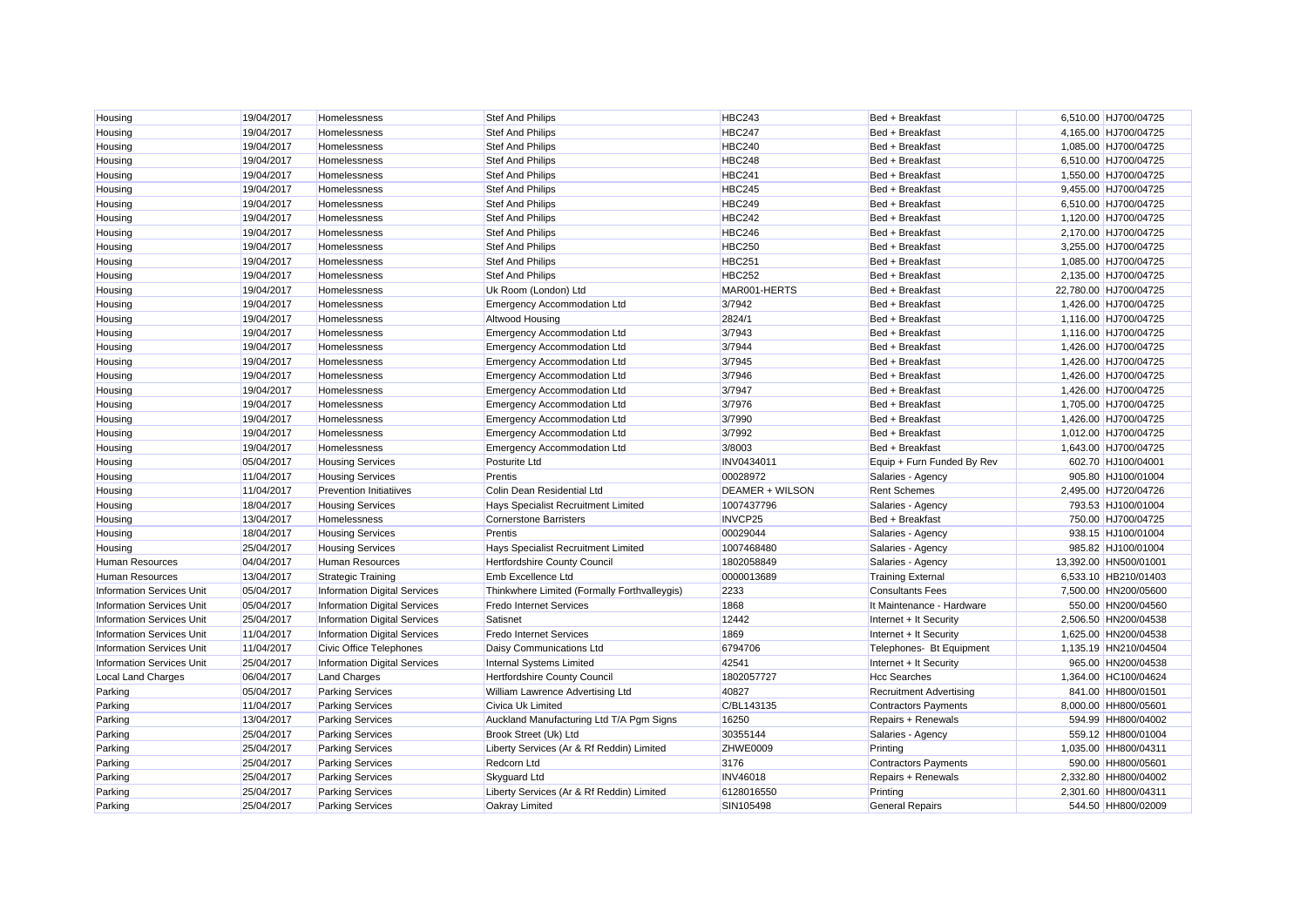| Parks And Amenities Manager | 05/04/2017 | Allum Ln Cemetery+Closed Gnd      | <b>Barlow Tyrie Limited</b>                | 129997               | Resale + Hire               | 1,065.26 HE101/04061  |  |
|-----------------------------|------------|-----------------------------------|--------------------------------------------|----------------------|-----------------------------|-----------------------|--|
| Parks And Amenities Manager | 04/04/2017 | Allum Ln Cemetery+Closed Gnd      | John O'Conner Grounds Maintenance          | 55319                | <b>Grave Digging</b>        | 1,460.36 HE101/04441  |  |
| Parks And Amenities Manager | 04/04/2017 | Grounds Maintenance               | <b>Sports Turf Consulting</b>              | <b>INV 15/2017</b>   | Software Licences           | 850.00 HD370/04555    |  |
| Parks And Amenities Manager | 06/04/2017 | <b>Bushey Rose Garden</b>         | The Fountain Company Ltd                   | M211/2060            | Maintenance Of Grounds      | 690.00 HD301/02010    |  |
| Parks And Amenities Manager | 10/04/2017 | Allum Ln Cemetery+Closed Gnd      | John O'Conner Grounds Maintenance          | 55360                | <b>Gm Contract Payments</b> | 5,289.02 HE101/05605  |  |
| Parks And Amenities Manager | 10/04/2017 | Bushey/Radlett Ground Maint.      | John O'Conner Grounds Maintenance          | 55360                | <b>Gm Contract Payments</b> | 14,257.94 HD371/05605 |  |
| Parks And Amenities Manager | 10/04/2017 | Bwood/Elstree/Shenley Gnd Mnt     | John O'Conner Grounds Maintenance          | 55360                | <b>Gm Contract Payments</b> | 25,172.25 HD372/05605 |  |
| Parks And Amenities Manager | 10/04/2017 | Parks Cleansing                   | John O'Conner Grounds Maintenance          | 55360                | <b>Gm Contract Payments</b> | 6.182.23 HD302/05605  |  |
| Parks And Amenities Manager | 10/04/2017 | Pbar/Sth Mimms/Ridge Gnd Mnt      | John O'Conner Grounds Maintenance          | 55360                | <b>Gm Contract Payments</b> | 13,751.82 HD373/05605 |  |
| Parks And Amenities Manager | 11/04/2017 | Parks                             | Uk Power Networks Connections              | 3100072249           | <b>Parks Development</b>    | 1,177.00 HD300/05604  |  |
| Parks And Amenities Manager | 11/04/2017 | Allum Ln Cemetery+Closed Gnd      | Parochial Church Council Of St Margarets   | 10APRIL2017          | <b>Grants Etc.</b>          | 1,100.00 HE101/04951  |  |
| Parks And Amenities Manager | 25/04/2017 | Parks                             | J & S O'Connell                            | JS 1490              | <b>General Repairs</b>      | 2,835.00 HD300/02009  |  |
| Parks And Amenities Manager | 25/04/2017 | <b>Parks Cleansing</b>            | John O'Conner Grounds Maintenance          | 55466                | <b>Contractors Payments</b> | 1,680.00 HD302/05601  |  |
| Parks And Amenities Manager | 25/04/2017 | Allotments                        | J. O'Leary & Son                           | MOL/SOL/760          | <b>Contractors Payments</b> | 1,370.00 HD350/05601  |  |
| Parks And Amenities Manager | 25/04/2017 | <b>Contract Cleaning</b>          | Danfo Uk Ltd                               | 0000003615           | <b>Contractors Payments</b> | 4,570.05 HD380/05601  |  |
| Parks And Amenities Manager | 25/04/2017 | <b>Contract Cleaning</b>          | Danfo Uk Ltd                               | 0000003616           | <b>Contractors Payments</b> | 4,570.05 HD380/05601  |  |
| <b>Planning Policy</b>      | 05/04/2017 | Local Development Scheme          | Objective Corporation Uk Limited           | <b>INV:OUK001098</b> | Software Licences           | 9,000.00 HG310/04555  |  |
| <b>Planning Policy</b>      | 06/04/2017 | <b>Planning Policy</b>            | The Oyster Partnership Ltd                 | 1014445              | Salaries - Agency           | 965.10 HG300/01004    |  |
| <b>Planning Policy</b>      | 11/04/2017 | Planning Improvement Project      | Anne Jagger                                | 18100                | Salaries - Agency           | 885.50 HG210/01004    |  |
| <b>Planning Policy</b>      | 11/04/2017 | Planning Improvement Project      | Anne Jagger                                | 18088                | Salaries - Agency           | 973.08 HG210/01004    |  |
| <b>Planning Policy</b>      | 11/04/2017 | <b>Planning Policy</b>            | Macdonald & Company                        | 000073188            | Salaries - Agency           | 682.50 HG300/01004    |  |
| <b>Planning Policy</b>      | 11/04/2017 | <b>Planning Policy</b>            | Macdonald & Company                        | 000072976            | Salaries - Agency           | 780.00 HG300/01004    |  |
| <b>Planning Policy</b>      | 11/04/2017 | <b>Planning Policy</b>            | Spring Technology Staffing Services (Stss) | CH9420/00            | Salaries - Agency           | 500.10 HG300/01004    |  |
| <b>Planning Policy</b>      | 11/04/2017 | <b>Planning Policy</b>            | Spring Technology Staffing Services (Stss) | CJ0769/00            | Salaries - Agency           | 500.10 HG300/01004    |  |
| <b>Planning Policy</b>      | 13/04/2017 | <b>Planning Policy</b>            | <b>Giles Atkinson</b>                      | 144786/3             | Legal Fees - External       | 2,925.00 HG300/04415  |  |
| <b>Planning Policy</b>      | 25/04/2017 | Planning Improvement Project      | Anne Jagger                                | 18115                | Salaries - Agency           | 973.08 HG210/01004    |  |
| <b>Print Services</b>       | 05/04/2017 | Design + Print Services           | Df One Design                              | <b>HBC063</b>        | <b>Contractors Payments</b> | 3,745.00 HN900/05601  |  |
| <b>Print Services</b>       | 05/04/2017 | Design + Print Services           | Canon Uk Ltd                               | 44041595             | Paper                       | 1.248.00 HN900/04321  |  |
| <b>Print Services</b>       | 18/04/2017 | Design + Print Services           | <b>Pitney Bowes Ltd</b>                    | 70970012             | Postal Franking             | 4,919.36 HN900/04506  |  |
| <b>Print Services</b>       | 25/04/2017 | Design + Print Services           | Elle Media Group Ltd                       | 8622                 | <b>Contractors Payments</b> | 3,795.00 HN900/05601  |  |
| Procurement                 | 10/04/2017 | Procurement                       | Welwyn Hatfield Borough Council            | 20472314             | Partnership working         | 13,072.93 HN800/05101 |  |
| Revenues                    | 26/04/2017 | Revenues                          | Civica Uk Limited                          | M/RB043541           | Equip + Furn Funded By Rev  | 1,159.36 HN160/04001  |  |
| Revenues                    | 05/04/2017 | Revenues                          | Badenoch & Clark                           | CH5247/00            | Salaries - Agency           | 929.88 HN160/01004    |  |
| Revenues                    | 05/04/2017 | Revenues                          | Badenoch & Clark                           | CH9629/00            | Salaries - Agency           | 610.38 HN160/01004    |  |
| Revenues                    | 05/04/2017 | Revenues                          | Badenoch & Clark                           | CJ3684/00            | Salaries - Agency           | 929.88 HN160/01004    |  |
| Revenues                    | 11/04/2017 | Revenues                          | Badenoch & Clark                           | CJ7355/00            | Salaries - Agency           | 642.50 HN160/01004    |  |
| Sports & Cultural Services  | 11/04/2017 | Sports + Youth Development        | Mums Of Steel                              | WMSM301              | <b>Training External</b>    | 838.00 HD256/01403    |  |
| <b>Waste Collection</b>     | 25/04/2017 | <b>Cleansing Services</b>         | Extrastaff                                 | 238676               | Salaries - Agency           | 1,219.30 HE900/01004  |  |
| <b>Waste Collection</b>     | 25/04/2017 | <b>Cleansing Services</b>         | Bpi.Recycled Products - Pcl                | NR473054             | <b>Refuse Sacks</b>         | 1,922.40 HE900/04004  |  |
| <b>Waste Collection</b>     | 27/04/2017 | <b>Cleansing Services</b>         | Allstar                                    | E2008099395          | <b>Diesel</b>               | 3,240.01 HE900/03021  |  |
| <b>Waste Collection</b>     | 27/04/2017 | <b>Household Waste Collection</b> | Allstar                                    | E2008099395          | Diesel                      | 10,169.25 HF100/03021 |  |
| <b>Waste Collection</b>     | 27/04/2017 | <b>Trade Waste Collection</b>     | Allstar                                    | E2008099395          | Diesel                      | 632.56 HF300/03021    |  |
| <b>Waste Collection</b>     | 04/04/2017 | <b>Street Scene Depot</b>         | D R Clarke                                 | DC1490               | Salaries - Agency           | 2,035.00 HF710/01001  |  |
| <b>Waste Collection</b>     | 05/04/2017 | <b>Household Waste Collection</b> | <b>Egbert Taylor</b>                       | INV000005434         | Refuse - Euro Bins          | 3,038.80 HF100/04111  |  |
| <b>Waste Collection</b>     | 05/04/2017 | <b>Clinical Waste</b>             | <b>Freight Transport Association</b>       | 30015935             | <b>Training External</b>    | 900.00 HF110/01403    |  |
| <b>Waste Collection</b>     | 06/04/2017 | <b>Cleansing Services</b>         | <b>First Call Contract Services Ltd</b>    | W004281              | Salaries - Agency           | 760.70 HE900/01004    |  |
| <b>Waste Collection</b>     | 06/04/2017 | <b>Household Waste Collection</b> | <b>First Call Contract Services Ltd</b>    | W004281              | Salaries - Agency           | 1,297.75 HF100/01004  |  |
| <b>Waste Collection</b>     | 06/04/2017 | <b>Cleansing Services</b>         | Extrastaff                                 | 236008               | Salaries - Agency           | 1.156.44 HE900/01004  |  |
| <b>Waste Collection</b>     | 06/04/2017 | <b>Household Waste Collection</b> | Extrastaff                                 | 236007               | Salaries - Agency           | 646.40 HF100/01004    |  |